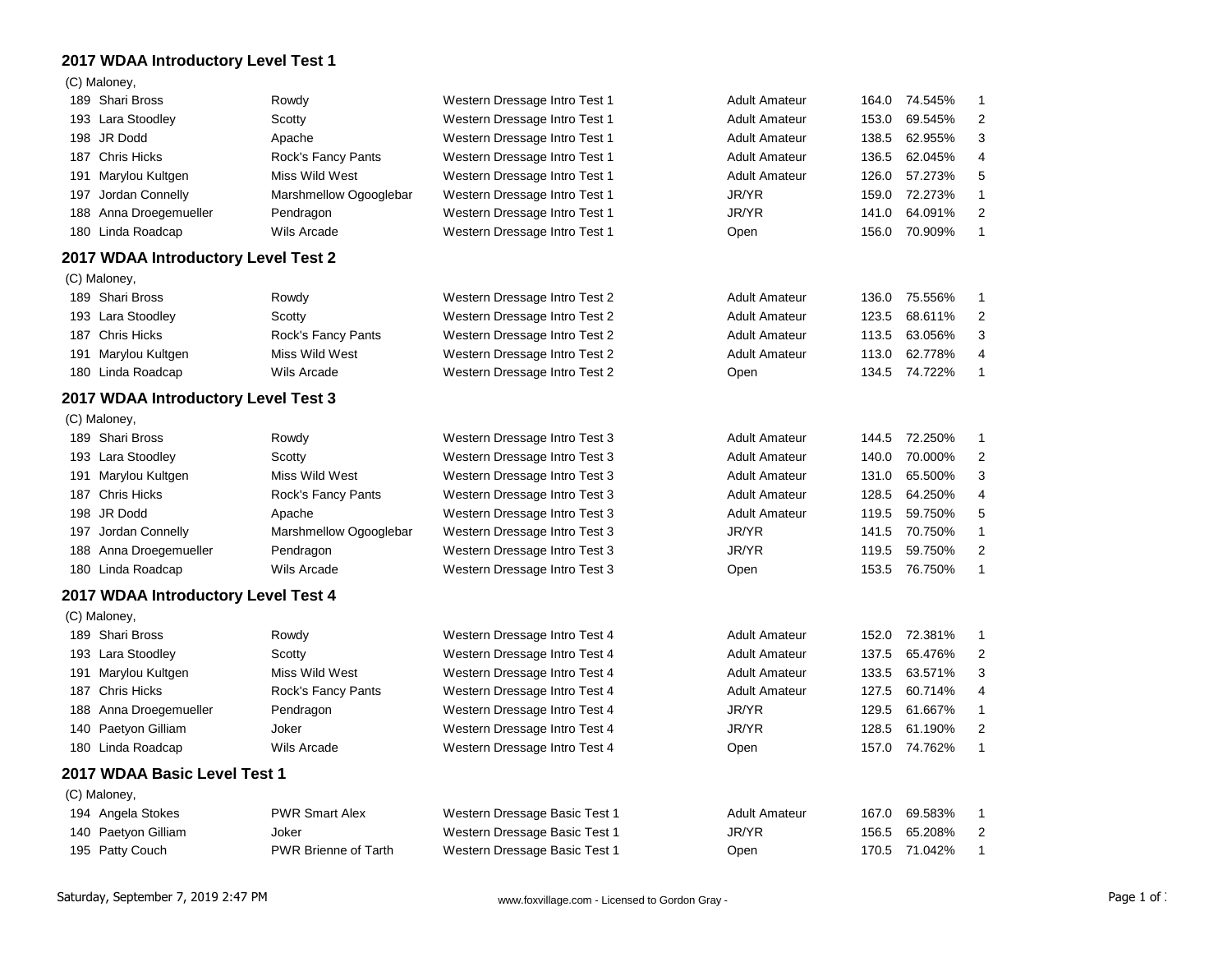| 2017 WDAA Basic Level Test 2        |                             |                                                         |                      |       |               |              |
|-------------------------------------|-----------------------------|---------------------------------------------------------|----------------------|-------|---------------|--------------|
| (C) Maloney,<br>197 Jordan Connelly | Marshmellow Ogooglebar      | Western Dressage Basic Test 2                           | JR/YR                |       | 150.0 65.217% | $\mathbf{1}$ |
| 2017 WDAA Basic Level Test 3        |                             |                                                         |                      |       |               |              |
| (C) Maloney,                        |                             |                                                         |                      |       |               |              |
| 194 Angela Stokes                   | <b>PWR Smart Alex</b>       | Western Dressage Basic Test 3                           | <b>Adult Amateur</b> | 139.5 | 69.750%       | 1            |
| 195 Patty Couch                     | <b>PWR Brienne of Tarth</b> | Western Dressage Basic Test 3                           | Open                 |       | 151.0 75.500% | $\mathbf{1}$ |
| 2017 WDAA Basic Level Test 4        |                             |                                                         |                      |       |               |              |
| (C) Maloney,                        |                             |                                                         |                      |       |               |              |
| 186 Richal Flannery                 | OM EL Pashahn               | Western Dressage Basic Test 4                           | Open                 |       | 157.5 63.000% | $\mathbf{1}$ |
| 2017 WDAA Level 1 Test 1            |                             |                                                         |                      |       |               |              |
| (C) Maloney,                        |                             |                                                         |                      |       |               |              |
| 194 Angela Stokes                   | <b>PWR Smart Alex</b>       | Western Dressage Level 1 Test 1                         | <b>Adult Amateur</b> | 176.5 | 65.370%       | 1            |
| 195 Patty Couch                     | PWR Brienne of Tarth        | Western Dressage Level 1 Test 1                         | Open                 | 195.5 | 72.407%       | 1            |
| 199 Marilee Tussing                 | Roscommon Monday Mornin     | Western Dressage Level 1 Test 1                         | Open                 |       | 170.0 62.963% | 2            |
| 2017 WDAA Level 1 Test 2            |                             |                                                         |                      |       |               |              |
| (C) Maloney,                        |                             |                                                         |                      |       |               |              |
| 199 Marilee Tussing                 |                             | Roscommon Monday Mornin Western Dressage Level 1 Test 2 | Open                 |       | 176.0 62.857% | $\mathbf{1}$ |
| 2017 WDAA Level 1 Test 4            |                             |                                                         |                      |       |               |              |
| (C) Maloney,                        |                             |                                                         |                      |       |               |              |
| 186 Richal Flannery                 | OM EL Pashahn               | Western Dressage Level 1 Test 4                         | Open                 |       | 154.5 59.423% | $\mathbf{1}$ |
| 2017 WDAA Level 2 Test 1            |                             |                                                         |                      |       |               |              |
| (C) Maloney,                        |                             |                                                         |                      |       |               |              |
| 146 Kyriana Beard                   | Checkers                    | Western Dressage Level 2 Test 1                         | JR/YR                |       | 176.0 67.692% | $\mathbf{1}$ |
| 2017 WDAA Level 2 Test 2            |                             |                                                         |                      |       |               |              |
| (C) Maloney,                        |                             |                                                         |                      |       |               |              |
| 146 Kyriana Beard                   | Checkers                    | Western Dressage Level 2 Test 2                         | JR/YR                |       | 181.0 64.643% | $\mathbf{1}$ |
| 2017 WDAA Level 2 Test 4            |                             |                                                         |                      |       |               |              |
| (C) Maloney,                        |                             |                                                         |                      |       |               |              |
| 146 Kyriana Beard                   | Checkers                    | Western Dressage Level 2 Test 4                         | JR/YR                |       | 202.5 65.323% | $\mathbf{1}$ |
| 2017 WDAA Level 3 Test 1            |                             |                                                         |                      |       |               |              |
| (C) Maloney,                        |                             |                                                         |                      |       |               |              |
| 200 Patty Couch                     | <b>Gallant Prince Von G</b> | Western Dressage Level 3 Test 1                         | Open                 |       | 182.0 67.407% | 1            |
| 2017 WDAA Level 4 Test 1            |                             |                                                         |                      |       |               |              |
| (C) Maloney,                        |                             |                                                         |                      |       |               |              |
| 200 Patty Couch                     | <b>Gallant Prince Von G</b> | Western Dressage Level 4 Test 1                         | Open                 |       | 193.5 66.724% | $\mathbf{1}$ |